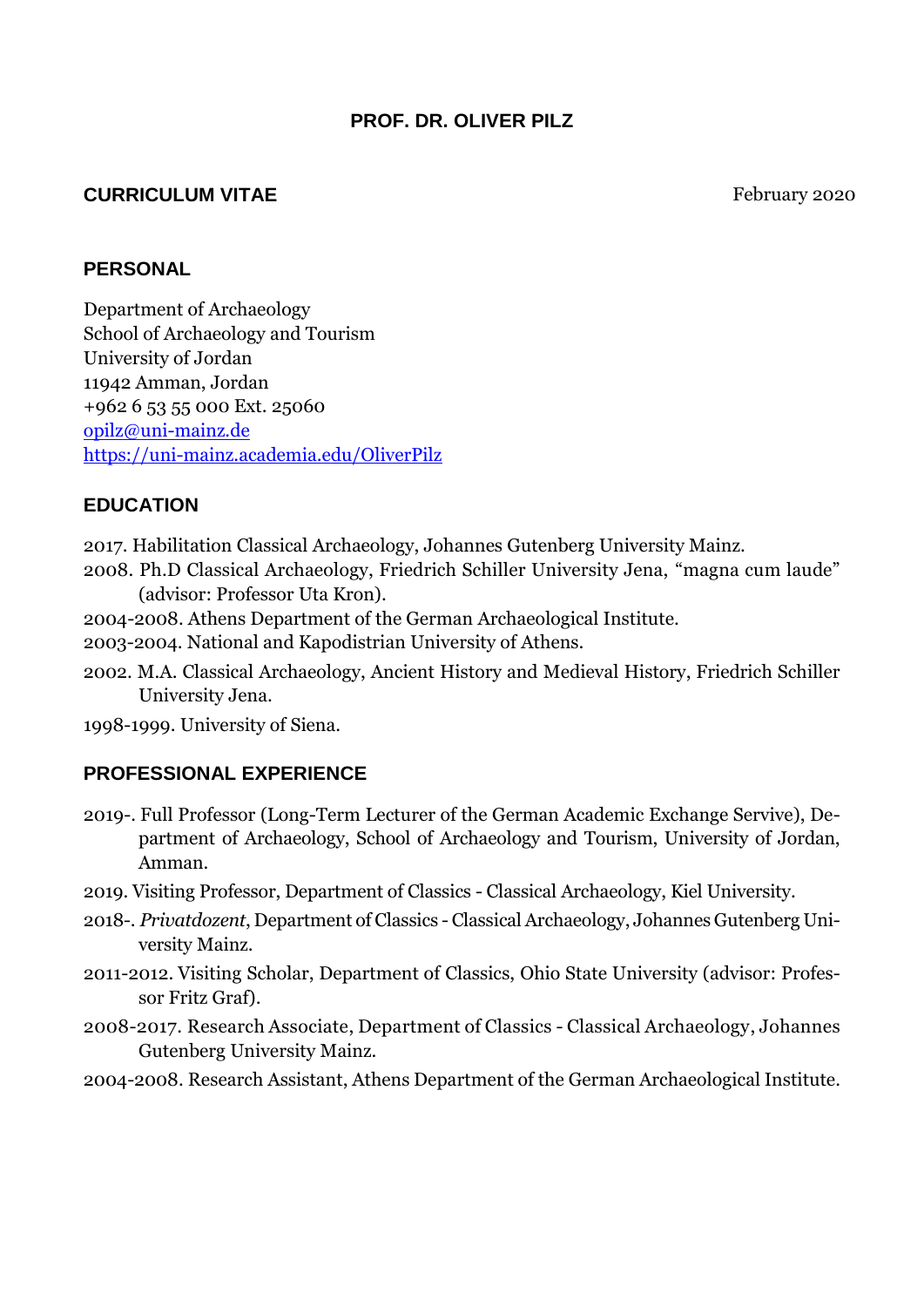### **FIELD EXPERIENCE**

September 2017. Kaulonia, Italy. Excavation, project director.

- September 2016. Kaulonia, Italy. Excavation, project director.
- August 2015. Kaulonia, Italy. Geophysical survey, project director (in collaboration with P. Brengel).
- October 2008. Kos, Greece. Surveyor.

June-July 2007. Kalapodi, Greece. Field archaeologist, trench supervisor.

May-June 2006. Kalapodi, Greece. Field archaeologist, trench supervisor.

May-June 2005. Kalapodi, Greece. Field archaeologist, trench supervisor.

September-October 2002. Quinta de Marim, Portugal. Field archaeologist, trench supervisor.

August-September 1999. Villeneuve-Loubet, France. Field school student.

August-September 1998. Villeneuve-Loubet, France. Field school student.

#### **EXTERNAL GRANTS, FELLOWSHIPS & AWARDS**

- University of Sassari, Italy; €2,800; Visiting Professor Programm, Short-Term Fellowship (2017).
- Gerda Henkel Foundation; €1,600; Publication Grant "Cultural Practices and Material Culture in Archaic and Classical Crete. Proceedings of the International Conference, Mainz, May 20-21, 2011" (2013).
- German Research Foundation (DFG); €3,720; Workshop "*Pilina eidolia:* New Perspectives in Cretan Coroplastic Studies" (2013).
- German Academic Exchange Service (DAAD); €42,240; Post-Doctoral Fellowship (2011-2012).
- Gerda Henkel Foundation; €5,660; Conference "A New Picture of Archaic and Classical Crete: Cultural Practices and Material Culture in the  $6<sup>th</sup>$  and  $5<sup>th</sup>$  Centuries BCE" (2011).
- German Academic Exchange Service (DAAD); €10,473; Doctoral Fellowship (2003-2004).
- German Academic Exchange Service (DAAD); €550; Travel Grant for Language Course in Greece (2003).

#### **UNIVERSITY GRANTS, FELLOWSHIPS & AWARDS**

- Johannes Gutenberg University Mainz, €11,520; Research Grant "Urban Structure, Economy and Subsistence in Late Geometric to Classical Kaulonia" (2015).
- Johannes Gutenberg University Mainz, €860; Travel Grant "Cults and Sanctuaries in Elis and Triphylia" (2014).
- Johannes Gutenberg University Mainz; €1,600; Publication Grant "Cultural Practices and Material Culture in Archaic and Classical Crete. Proceedings of the International Conference, Mainz, May 20-21, 2011" (2013).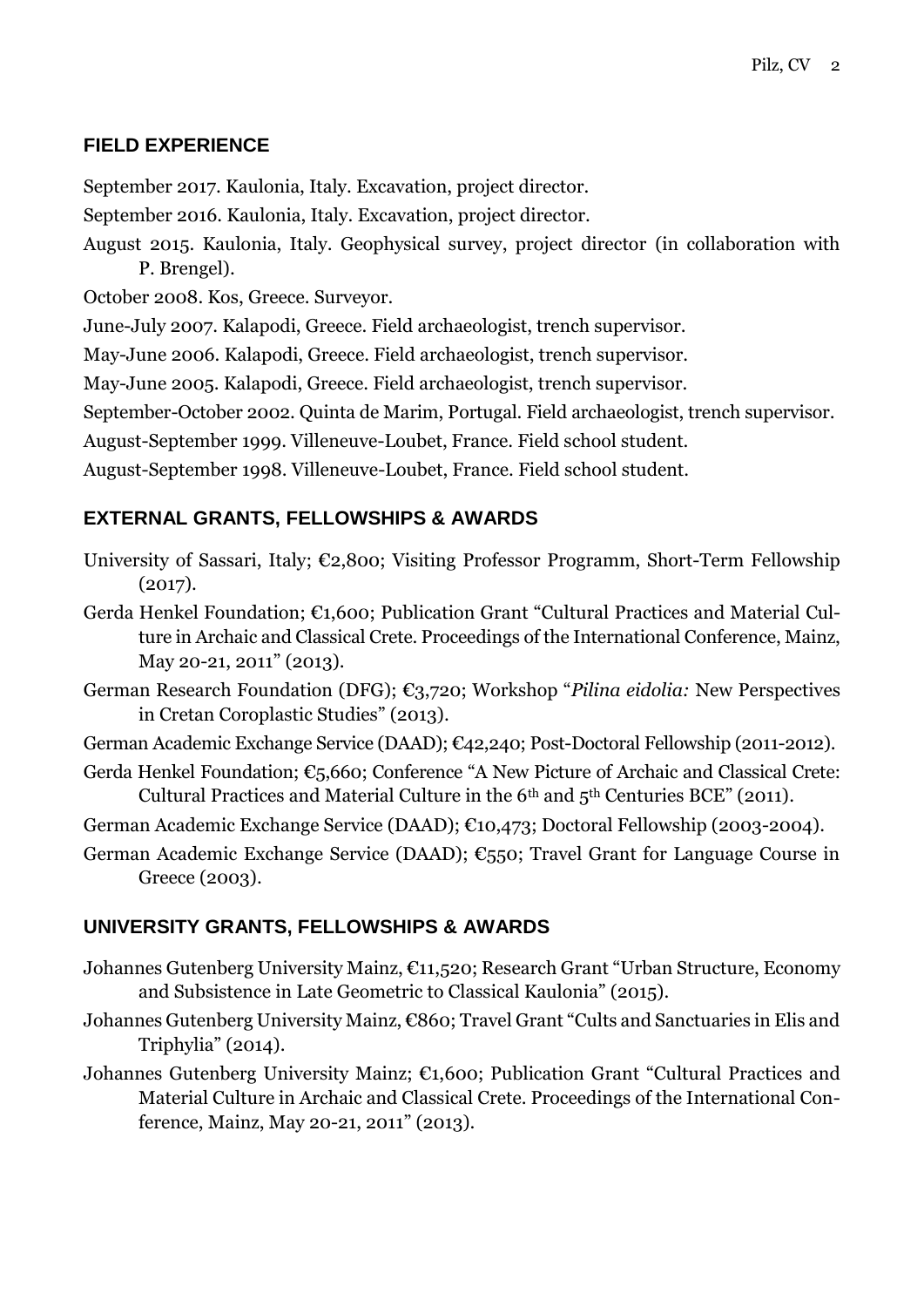- Research Unit Historical Cultural Sciences, Johannes Gutenberg University Mainz; €2,870; Conference "A New Picture of Archaic and Classical Crete: Cultural Practices and Material Culture in the  $6<sup>th</sup>$  and  $5<sup>th</sup>$  Centuries BCE" (2011).
- Friedrich Schiller University Jena; €6,750; Doctoral Fellowship (2002-2003).

# **CURRENT RESEARCH PROJECTS**

2017-. The Cults of Olympia: A Spatial Analysis.

2015-. Iconographic and Epigraphic Evidence for Ritual Hair-Cutting among the Greeks. 2015-. The Urban Structure of Ancient Kaulonia.

# **LANGUAGES**

Fluent in German, English, Italian and Modern Greek. Basic knowledge of French.

### **PUBLICATIONS**

### *Single-authored Monographs*

- *Kulte und Heiligtümer in Elis und Triphylien. Untersuchungen zur Sakraltopographie der westlichen Peloponnes* (forthcoming with de Gruyter, Berlin in May 2019).
- *Frühe matrizengeformte Terrakotten auf Kreta. Votivpraxis und Gesellschaftsstruktur in spätgeometrischer und früharchaischer Zeit* (Möhnesee: Bibliopolis, 2011). **Review:** K. Sporn, *Association for Coroplastic Studies. Book Reviews* (2013), online review.

### *Co-edited Books*

- *Πήλινα ειδώλια: nuove prospettive nello studio della coroplastica cretese (XIII-VII sec. a.C.). Atti del Seminario bilaterale Italia - Germania, Catania, 19-21 settembre 2013,* coedited with A. Pautasso, *Creta Antica* 16 (2015) [2016].
- *Cultural Practices and Material Culture in Archaic and Classical Crete. Proceedings of the International Conference, Mainz, May 20-21, 2011,* co-edited with G. Seelentag (Berlin: de Gruyter, 2014).

**Reviews:**A. Johnston, *JHS* 136 (2016) 270.

- A. Duplouy, *H-Soz-Kult*, 20.06.2016, online review.
- J. Whitley, *sehepunkte* 15.2 (2015), online review.
- C. Reusser, *MusHelv* 72 (2015) 119.
- *Kreta in der geometrischen und archaischen Zeit. Akten des internationalen Kolloquiums am Deutschen Archäologischen Institut, Abteilung Athen, 27.-29. Januar 2006,* coedited with W.-D. Niemeier and I. Kaiser (Munich: Hirmer, 2013).

**Reviews:**H. Aurigny, *AntCl* 84 (2015) 410-413.

F. Gaignerot-Driessen, *RA* (2015) 185-188.

- H. Matthäus, *BJb* 214 (2014) 300-304.
- C. Reusser, *MusHelv* 71 (2014) 121-122.
- V. Antoniadis, *BMCR* 2014.09.29, online review.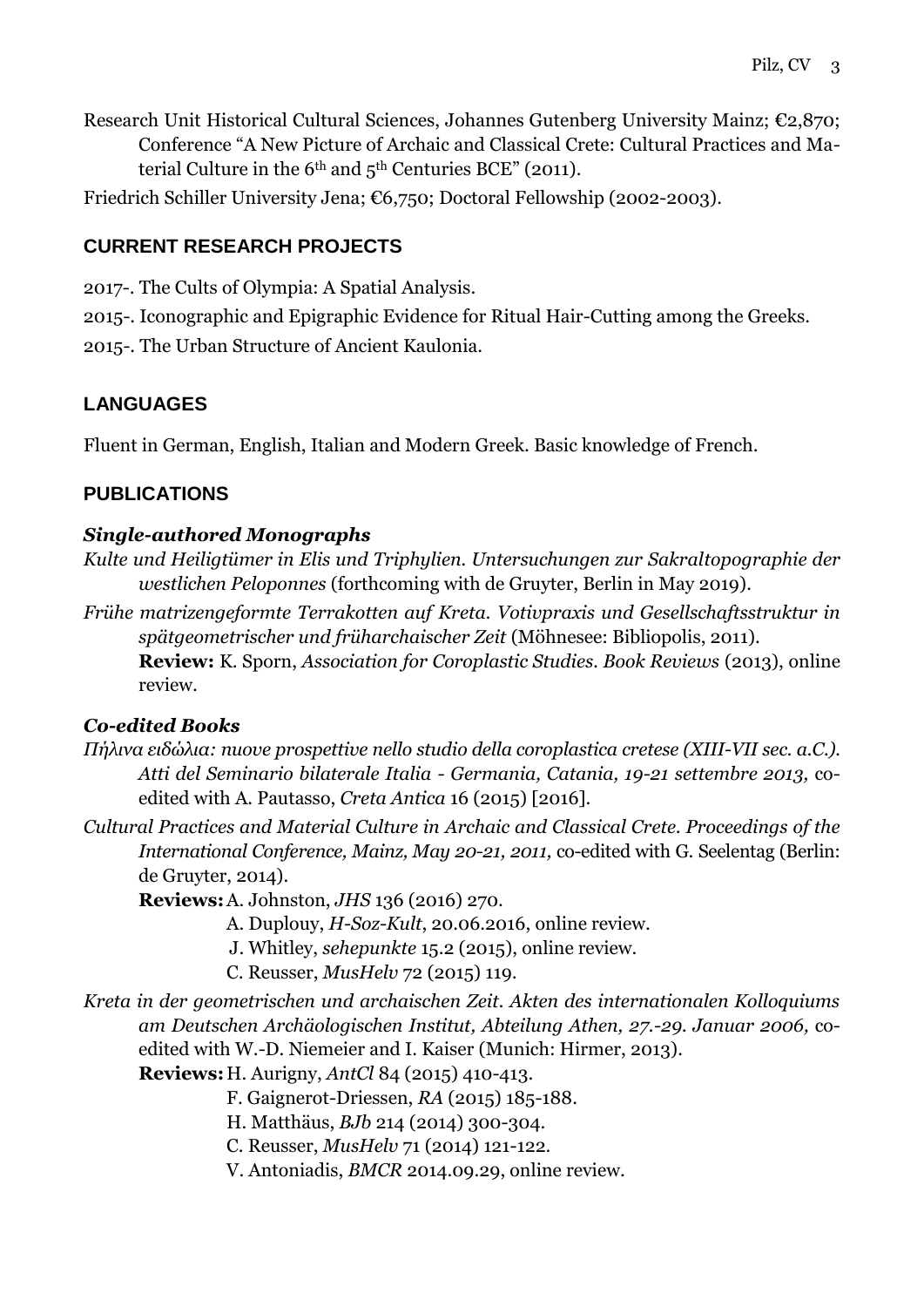*Keraunia. Beiträge zu Mythos, Kult und Heiligtum in der Antike,* co-edited with M. Vonderstein (Berlin: de Gruyter, 2011).

**Review:** G. Koch, *Das historisch-politische Buch* 60 (2012) 360-361.

### *Articles and Book Chapters*

- "Ricerche nell'abitato dell'antica Kaulonia nel 2015-2017" in *Gli altri Achei. Kaulonia e Terina: contesti e nuovi apporti. 57° Convegno Internazionale di Studi sulla Magna Grecia (Taranto, 28-30 settembre 2017)* (forthcoming).
- "Das Pantheon von Olympia. Methodische Überlegungen zum Phänomen der Kultpluralität in griechischen Heiligtümern" in I. Gerlach, G. Lindström and K. Sporn, eds., *Sanktuar und Ritual II. Heilige Plätze im Archäologischen Befund*, Menschen – Kulturen – Traditionen. Studien aus den Forschungsclustern des Deutschen Archäologischen Instituts (Rahden/Westf.: Marie Leidorf) (forthcoming).
- "Hera in Elis und Olympia. Kultverbindungen zwischen Stadt und extraurbanem Heiligtum" in H. Bumke, ed., *Kulte im Kult – Sakrale Strukturen extraurbaner Heiligtümer. Internationales Kolloquium, Halle/Saale, 12.-13. Februar 2016* (forthcoming).
- "Water, Moisture, Kourotrophic Deities and Ritual Hair-Cutting among the Greeks" in M.-C. Beaulieu and P. Bonnechère, eds., *Water in Greek Religion. International Conference, Tufts University, July 21-24, 2015*, *Les études classiques* (forthcoming).
- "Überlegungen zu einigen griechischen Wetterritualen" *Archiv für Religionsgeschichte* 21 (2019) (forthcoming).
- "Naked Female Figures in Early Iron Age Crete: Iconography and Interpretation" in: S. Donnat – R. Hunziker-Rodewald – I. Weygand (eds.), Figurines féminines nues: Proche-Orient, Égypte, Nubie, Méditerranée orientale, Asie centrale (VIII<sup>e</sup> millénaire av. J.-C. – IV<sup>e</sup> siècle ap. J.-C.) (Paris 2020) 309–318
- "I prezzi delle terrecotte greche: un tentativo di ricostruzione" in G. Marginesu, ed., *Studi sull'economia delle technai in Grecia dall'età arcaica all'ellenismo*, ASAtene Suppl. 2 (Athens: Scuola Archeologica Italiana di Atene, 2018) 115-124.
- "Zwischen privat und öffentlich. Bemerkungen zum Asklepieion am Südabhang der Athener Akropolis und zum sogenannten Ärzterelief" *Athenische Mitteilungen* 133 (2018) 147- 171.
- "Naked Female Figures in Early Iron Age Crete: Iconography and Interpretation" in S. Donnat, R. Hunziker-Rodewald and I. Weygand, eds., *Figurines féminines nues: Proche-Orient, Égypte, Nubie, Méditerranée orientale, Asie centrale (VIII<sup>e</sup> millénaire av. J.-C. - IV<sup>e</sup> siècle ap. J.-C.). Actes du colloque de Strasbourg (25-26 juin 2015)*, Etudes d'archéologie et d'histoire ancienne (Paris: de Boccard, 2018) 299-308.
- "Domestic, Communal and Public Cult in Dark Age Greece: Some Interpretative Issues" in V. Vlachou and A. Gadolou, eds., *Τέρψις. Studies on Mediterranean Archaeology in Honour of Nota Kourou*, Études d'Archéologie 10 (Brussels: CReA-Patrimoine, 2017) 459-472.
- "Coroplastic Production in Early Iron Age Crete: Some Technical Aspects" in A. Pautasso and O. Pilz, eds., *Πήλινα ειδώλια: nuove prospettive nello studio della coroplastica cretese*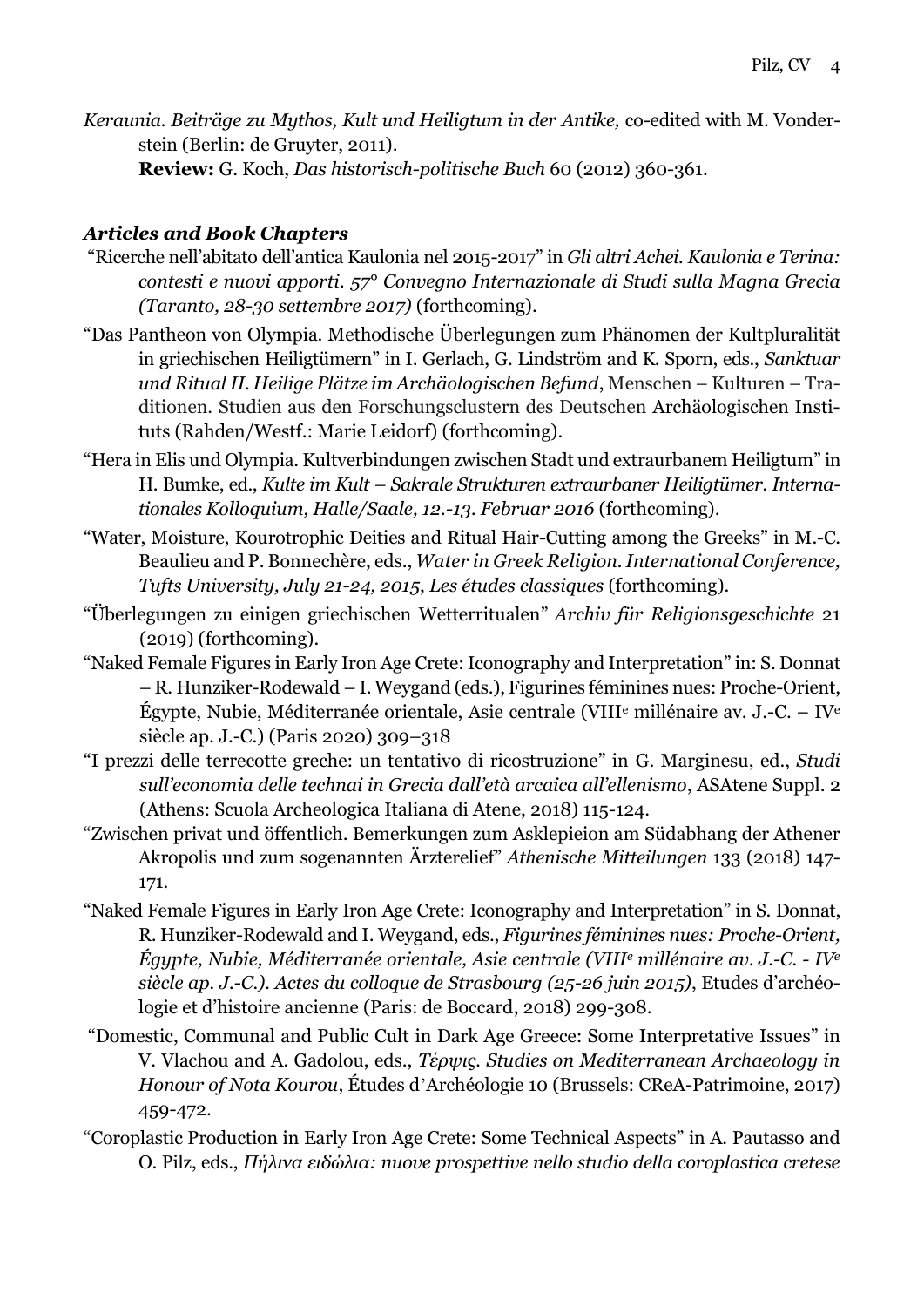*(XIII-VII sec. a.C.). Atti del Seminario bilaterale Italia - Germania, Catania, 19-21 settembre 2013*, *Creta Antica* 16, 2015 [2016], 143-155.

- "Narrative Art in Archaic Crete" in O. Pilz and G. Seelentag, eds., *Cultural Practices and Material Culture in Archaic and Classical Crete. Proceedings of the International Conference, Mainz, May 20-21, 2011* (Berlin: de Gruyter, 2014) 243-261.
- "The Profits of Self-Representation: Statues of Female Cult Personnel in the Late Classical and Hellenistic Periods" in M. Horster and A. Klöckner, eds., *Cities and Priests: Cult Personnel in Asia Minor and the Aegean Islands from the Hellenistic to the Imperial Period*, Religionsgeschichtliche Versuche und Vorarbeiten 64 (Berlin: de Gruyter, 2013) 155-175.
- "Die Kulte von Praisos in der geometrischen und archaischen Zeit" in W.-D. Niemeier, O. Pilz and I. Kaiser, eds., *Kreta in der geometrischen und archaischen Zeit. Akten des internationalen Kolloquiums am Deutschen Archäologischen Institut, Abteilung Athen 27.-29. Januar 2006*, Athenaia 2 (München: Hirmer, 2013) 367-382.
- "Griechische Miniaturobjekte als kommunikative und indexikalische Zeichen" in A. Frings, A. Linsenmann and S. Weber, eds., *Vergangenheiten auf der Spur. Indexikalische Semiotik in den historischen Kulturwissenschaften* (Bielefeld: transcript, 2012) 149- 171.
- "The Uses of Small Things and the Semiotics of Greek Miniature Objects" in A.C. Smith and M.E. Bergeron, eds., *The Gods of Small Things*, *Pallas* 86 (2011) 13-28.
- "The Performative Aspect of Greek Ritual: The Case of the Athenian Oschophoria" in M. Haysom and J. Wallensten, eds., *Current Approaches to Religion in Ancient Greece. Papers presented at a Symposium at the Swedish Institute at Athens, 17-19 April 2008* (Stockholm: Svenska Institutet i Athen, 2011) 151-167.
- "Achilleus und Penthesileia auf einem kretischen Tonrelief aus Phanes auf Rhodos" in O. Pilz and M. Vonderstein, eds., *KERAUNIA. Beiträge zu Mythos, Kult und Heiligtum in der Antike* (Berlin: Walter de Gruyter, 2011) 195-213.
- "Some Remarks on Meaning and Function of Terracotta Relief Plaques Depicting Naked and Dressed Female Figures" in C. Prêtre, ed., *Le donateur, l'offrande et la déesse: systèmes votifs des sanctuaires de déesses dans le monde grec. Actes du 31<sup>e</sup> Colloque international organisé par l'URM Halma-Ipel (Université Charles-de-Gaulle/Lille 3, 13-15 décembre 2007)*, *Kernos* Suppl. 23 (Liège: Centre international d'étude de la religion grecque antique, 2009) 97-110.
- "The Contexts of Archaic Cretan Terracotta Relief Plaques. With a Note on the Oxford Plaques from Papoura" in G. Deligiannakis and Y. Galanakis, eds., *The Aegean and its Cultures. Proceedings of the First Oxford-Athens Graduate Student Workshop organized by the Greek Society and the University of Oxford Institution, 22-23 April 2005* (Oxford: Archaeopress, 2009) 47-57.
- "Dionysos auf einem Tonrelief klassischer Zeit in Berlin?", *Athenische Mitteilungen 120* (2005) 269-283.
- "Wo töpferten die Mykener? Die Herkunft späthelladischer Scherben archäometrisch entschlüsselt", *Antike Welt* 35 (2004) 53-57.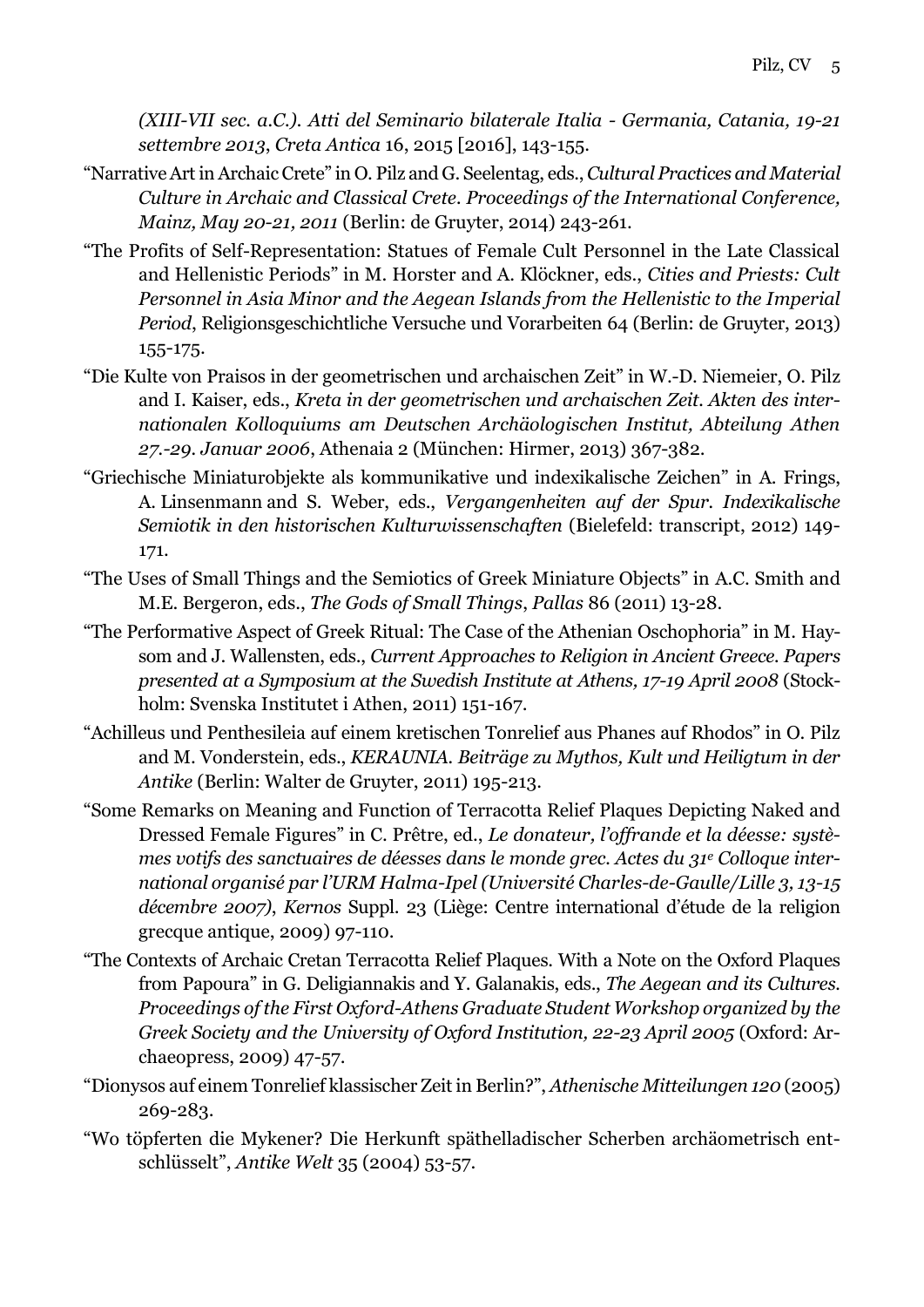### *Co-authored Articles and Book Chapters*

- "Das Heiligtum von Kako Plaï auf dem Anavlochos (Kreta)", co-authored with M. Krumme, in I. Gerlach and D. Raue, eds., *Sanktuar und Ritual. Heilige Plätze im archäologischen Befund* (Rahden/Westf.: Marie Leidorf, 2013) 343-348.
- "Votivspektren. Mit Beiträgen von Nicole Alexanian, Ute Effland, Andreas Effland, Heide Frielinghaus, Iris Gerlach, Piet Kopp, Dietrich Raue und Gabriel Zuchtriegel", coauthored with G. Lindström, in I. Gerlach and D. Raue, eds., *Sanktuar und Ritual. Heilige Plätze im archäologischen Befund* (Rahden/Westf.: Marie Leidorf, 2013) 267- 274.
- "Il deposito votivo di Kako Plaï sull'Anavlochos: risultati preliminari dello studio dei materiali", co-authored with M. Krumme, in G. Rizza, ed., *Identità culturale, etnicità, processi di trasformazione a Creta fra* Dark Age *e Arcaismo. Per i cento anni dello scavo di Priniàs 1906-2006 (Convegno di studi, Atene 9-12 novembre 2006)* (Catania: Consiglio Nazionale della Ricerca, 2011) 323-332.
- "Mykenische Keramik in der Sammlung Antiker Kleinkunst der Universität Jena. Archäologische Einordnung und Herkunftsbestimmung mit Hilfe der Neutronenaktivierungsanalyse", co-authored with H. Mommsen and A. Schwedt, *Archäologischer Anzeiger*  $(2003/1)$  129-139.

### *Book Reviews*

- R.M. Anzalone, *Gortina VII. Città e territorio dal protogeometrico all'età classica* (Athens: Scuola Archeologica Italiana di Atene, 2015), *Gnomon* 90 (2018) 276-278.
- S. Wallace, *Ancient Crete: From Successfull Collapse to Democracy's Alternatives, Twelfth to Fifth Centuries BC* (Cambridge: Cambridge University Press, 2010), *sehepunkte* 11.6 (2011), online review.
- M. Prent, *Cretan Sanctuaries and Cults: Continuity and Change from Late Minoan IIIC to the Archaic Period* (Leiden: Brill, 2005), *Gnomon* 80 (2008) 536-545.

# **INVITED LECTURES (2014-)**

- "Haarschererreien. Das Haaropfer im antiken Griechenland", German-Greek Society Frankfurt am Main, February 6, 2019.
- "'Let the whole kiln be shaken up…': Warding off Harmful Demons in Greek Ceramic and Coroplastic Production", AIA and SCS Joint Annual Meeting, San Diego, January 3-6, 2019.
- "Dionysische Stierreiterinnen. Überlegungen zu einem ambivalenten Bildmotiv auf spätschwarzfigurigen attischen Gefäßen", Mehrdeutigkeiten. Rahmentheorie und Affordanzkonzepte in der archäologischen Bildwissenschaft, International Conference, Freie Universität Berlin, November 2-4, 2018.
- "Nuove ricerche nell'abitato dell'antica Kaulonia", Università degli Studi Mediterranea di Reggio Calabria, Dipartimento di Architettura e Territorio, September 18, 2018.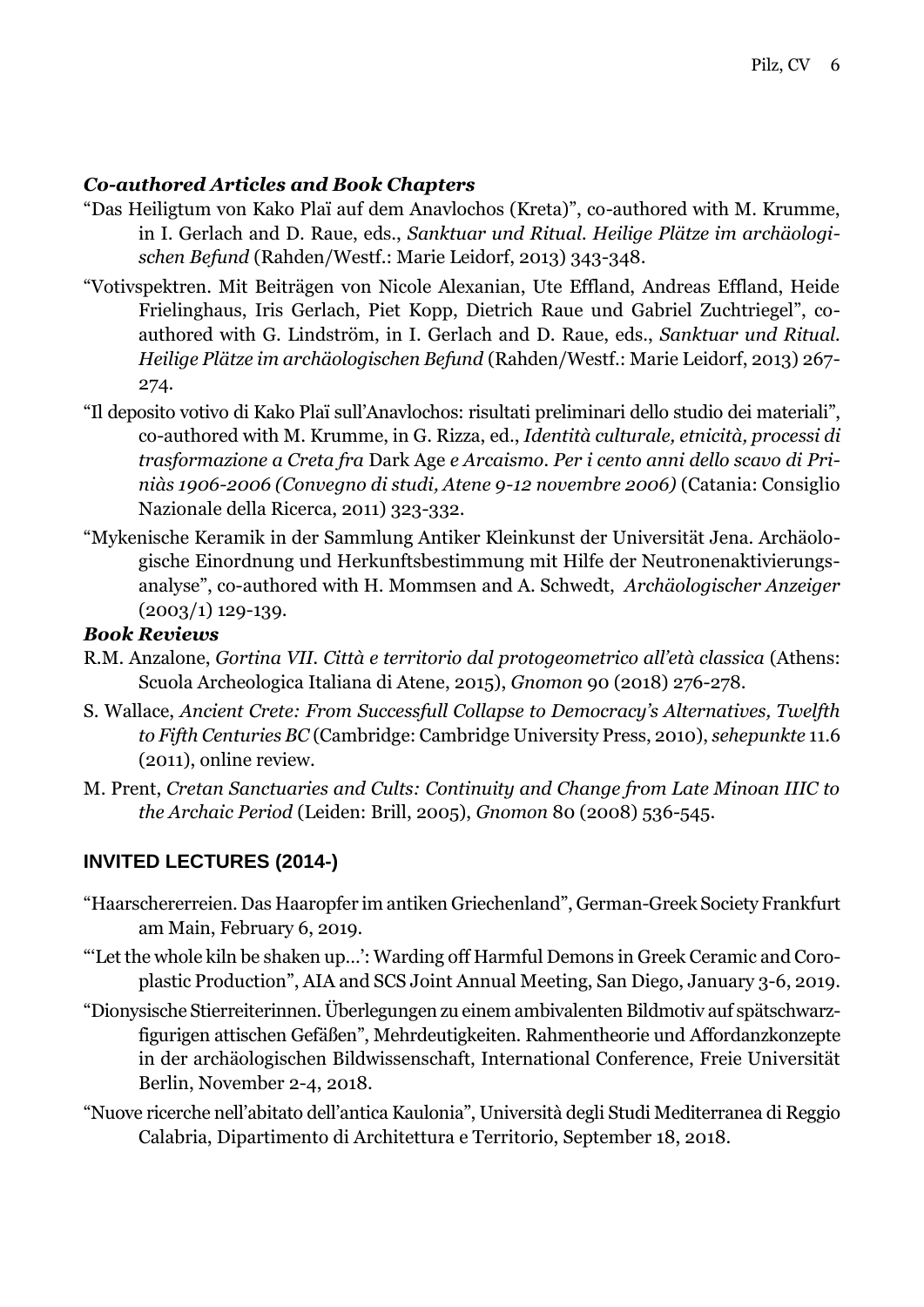- "The Economy of Votive Practice: Olympia and Kombothekra in the Geometric and Archaic Periods", 19th Congress of Classical Archaeology, Cologne/Bonn, May 22-26, 2018.
- "Die Kulte der Polis Makiston in Triphylien", Athens Department of the German Archaeological Institute, November 29, 2017.
- "Ökonomische Aspekte der Votivpraxis am Beispiel der Heiligtümer von Olympia und Kombothekra", Heiligtümer als Wirtschaftsfaktor, Workshop of the Research Cluster "Sanctuaries" of the German Archaeological Institute, Leipzig, November 23-25, 2017.
- "Ricerche archeologiche dell'Università di Mainz: nuove indagini nell'abitato di Kaulonia", Archaeological Museum, Monasterace Marina (RC), June 9, 2017.
- "Cultic Plurality in Early Olympia", 9th Celtic Conference in Classics, Dublin, June 22-25, 2016.
- "Die Kulte der Polis Makiston in Triphylien", University of Bonn, Institute for Archaeology and Cultural Anthropology, May 14, 2017.
- "Cultic Plurality in Early Olympia", Delphes-Olympie: approche comparée des deux sanctuaires, Round Table, University of Toulouse-Jean Jaurès, June 2-3, 2016.
- "Die Kulte der Polis Makiston in Triphylien", University of Erlangen, Institute for Classical Archaeology, May 22, 2016.
- M. Horster and O. Pilz, "From Protecting Gods to Private Sponsors? Inscribed Roof Tiles of Greek Sanctuaries", Epigraphy on Ceramics, International Conference, Ghent University, December 17-18, 2015.
- "Bittprozessionen um Regen in der griechischen und römischen Antike", Prozessionen, Workshop of the Research Cluster "Sanctuaries" of the German Archaeological Institute, University of Göttingen, December 17-19, 2014.

# **TEACHING RECORD**

# *Courses Taught*

- Augustus und die Bilder der Macht *(Augustus and the Images of Power)*
- Archäologische Quellen zur römischen Religion *(Archaeological Evidence for Roman Religion)*
- Archäologische Zeugnisse zu den Festen der Stadt Athen *(Archaeological Evidence for the Athenian Festivals)*
- Der römische Triumph *(The Roman Triumph)*
- Ein griechisches Heiligtum am Beispiel Olympias *(Olympia: A Greek Sanctuary)*
- Einführung in die Klassische Archäologie *(Introduction to Classical Archaeology)*
- Eretria. Archäologie einer griechischen Stadt *(Eretria: Archaeology of a Greek City)*
- Human Civilization
- Kaulonia eine griechische Koloniestadt in Unteritalien *(Kaulonia: A Greek Colony in South Italy)*
- Kreta in der spätgeometrischen und früharchaischen Zeit *(Crete in the Late Geometric and Early Archaic Periods)*